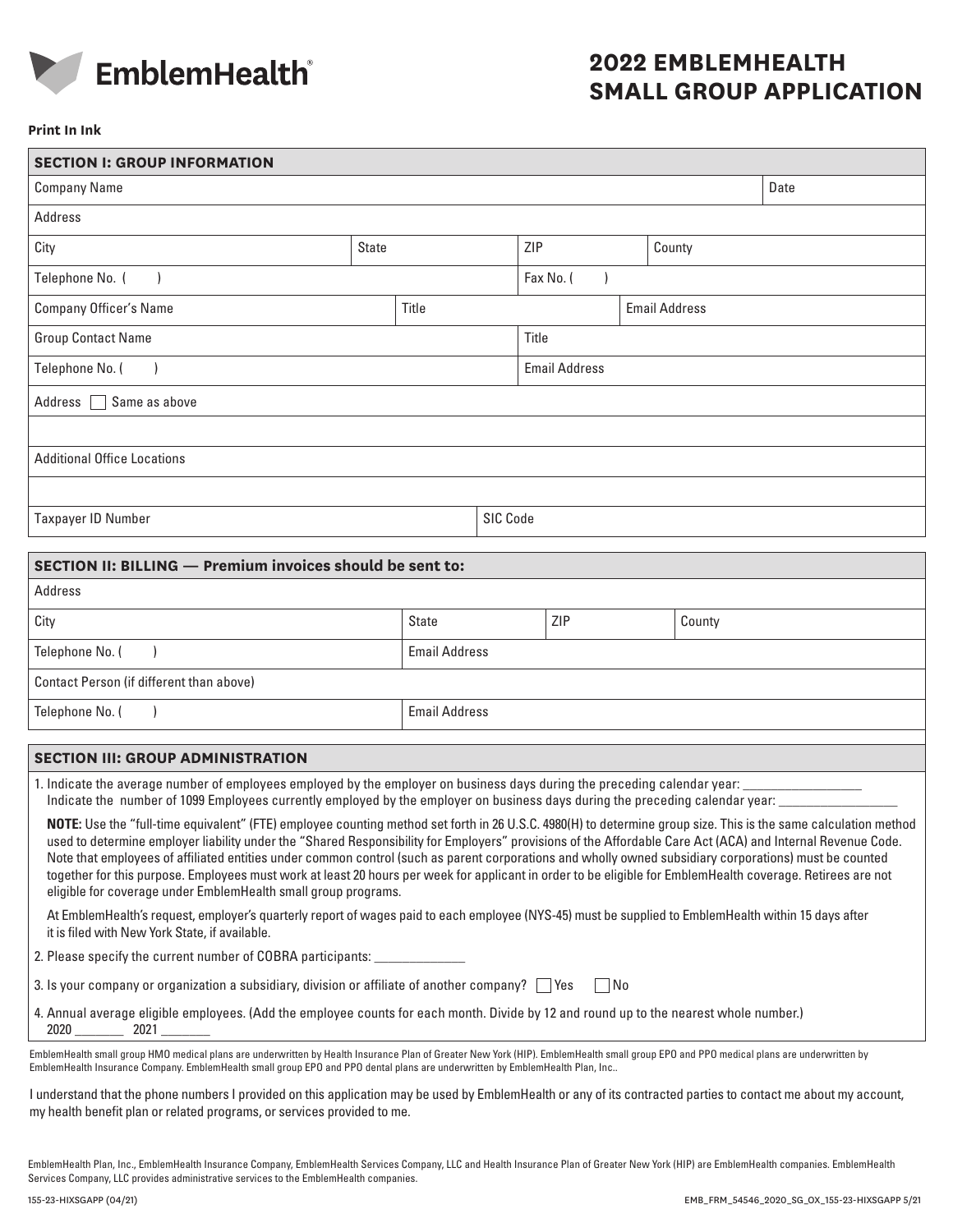| <b>SECTION IV: OTHER COVERAGE</b>                                                       |                            |                                                                                                                                                       |                                 |                                   |  |  |  |
|-----------------------------------------------------------------------------------------|----------------------------|-------------------------------------------------------------------------------------------------------------------------------------------------------|---------------------------------|-----------------------------------|--|--|--|
| Other group health coverage                                                             |                            |                                                                                                                                                       |                                 |                                   |  |  |  |
|                                                                                         |                            | Please complete the information below for your other group health coverage which is still in force or which was terminated within the past 12 months. |                                 |                                   |  |  |  |
| <b>Name and Address of Insurer</b>                                                      | <b>Type of Coverage</b>    |                                                                                                                                                       | <b>Effective Date of Policy</b> | <b>Termination Date of Policy</b> |  |  |  |
|                                                                                         |                            |                                                                                                                                                       |                                 |                                   |  |  |  |
|                                                                                         |                            |                                                                                                                                                       |                                 |                                   |  |  |  |
|                                                                                         |                            |                                                                                                                                                       |                                 |                                   |  |  |  |
| Desired Effective Date: ___________<br><b>SECTION V: EMBLEMHEALTH PRODUCT SELECTION</b> |                            |                                                                                                                                                       |                                 |                                   |  |  |  |
| <b>Prime Network</b>                                                                    | <b>Bridge Network</b>      | <b>Select Care Network</b>                                                                                                                            | <b>Millennium Network</b>       |                                   |  |  |  |
| (All Plans are Non-Gated):                                                              | (All Plans are Non-Gated): | (All Plans are Non-Gated):                                                                                                                            | (All HMO Plans are Gated):      | <b>Stand-Alone Dental</b>         |  |  |  |
| HMO - Platinum Premier-P                                                                | PPO - Platinum PPO-N       | HMO - Platinum Premier-S                                                                                                                              | HMO - Platinum Premier-M        | <b>EPO</b> Access                 |  |  |  |

 $\Box$  HMO - Platinum Value-P  $\Box$  PPO - Gold PPO-N  $\Box$  HMO - Platinum Value-S  $\Box$  HMO - Platinum Value-M  $\Box$  EPO Preferred

 $\Box$  HMO - Gold Premier-P  $\Box$  EPO - Gold Virtual EPO-N  $\Box$  HMO - Gold Premier-S  $\Box$  EPO - Gold Virtual EPO-M  $\Box$  PPO Preferred Premier  $\Box$  HMO - Gold Value-P  $\Box$  HMO - Gold Value-S  $\Box$  HMO - Gold Premier-M  $\Box$  PPO Preferred Plus

| SECTION VI: HEALIH SAVINGS ACCOUNT                                                                                                                                                                                                                                                                                          |
|-----------------------------------------------------------------------------------------------------------------------------------------------------------------------------------------------------------------------------------------------------------------------------------------------------------------------------|
| An HSA is a tax-free fund that can be used to pay for qualified medical and/or pharmacy expenses. EmblemHealth has partnered with Health Equity to offer<br>a seamless HSA solution. Benefits include a full integration of enrollment and claim payment for our qualified high deductible Bronze Plus H.S.A. & Silver Plus |
| H.S.A. plans.                                                                                                                                                                                                                                                                                                               |
|                                                                                                                                                                                                                                                                                                                             |

|  | Would you like more information about this HealthEquity HSA option and HealthEquity's fees for these services? $\Box$ YES $\Box$ NO |  |  |  |  |  |  |  |  |
|--|-------------------------------------------------------------------------------------------------------------------------------------|--|--|--|--|--|--|--|--|
|--|-------------------------------------------------------------------------------------------------------------------------------------|--|--|--|--|--|--|--|--|

 $\Box$  HMO - Silver Plus H.S.A.  $\Box$  HMO - Silver Premier-S  $\Box$  HMO - Gold Value-M HMO - Silver Premier-P HMO - Silver Value-S HMO - Silver Premier-M HMO - Silver Value-P HMO - Bronze Premier-S HMO - Silver Value-M HMO - Bronze Plus H.S.A. HMO - Bronze Value-S HMO - Bronze Premier-M HMO - Bronze Premier-P **HMO - Bronze Value-M** 

| <b>SECTION VII: ENROLLMENT POLICIES CLASS</b>                                                                                                                                                              |  |  |  |  |  |  |  |  |
|------------------------------------------------------------------------------------------------------------------------------------------------------------------------------------------------------------|--|--|--|--|--|--|--|--|
| <b>Employer Contributions</b>                                                                                                                                                                              |  |  |  |  |  |  |  |  |
| Please specify the percent or amount that your group will contribute towards EmblemHealth program premiums for your employees and their dependents.<br>There is no minimum employer contribution required. |  |  |  |  |  |  |  |  |
| Family: _____ % or \$ _____<br>No Contribution<br>Employee: _____ % or \$ _____                                                                                                                            |  |  |  |  |  |  |  |  |
| <b>Waiting Period</b>                                                                                                                                                                                      |  |  |  |  |  |  |  |  |
| Please specify the waiting period for new employees.                                                                                                                                                       |  |  |  |  |  |  |  |  |
| $\Box$ 90 Days (waiting period may not exceed 90 days) $\Box$ Other $\Box$<br>$\Box$ 30 Days<br>$\Box$ 0 Days<br>$\Box$ 60 Days                                                                            |  |  |  |  |  |  |  |  |
| NOTE: EmblemHealth does not enforce a waiting period for new hires; the responsibility remains with the employer to advise when the new hire<br>will be effectuated.                                       |  |  |  |  |  |  |  |  |
| In order to meet eligibility for EPO and PPO products, a requirement of at least 60% of eligible employees must be enrolled.                                                                               |  |  |  |  |  |  |  |  |
| <b>SECTION VIII: SHOP CERTIFICATION</b>                                                                                                                                                                    |  |  |  |  |  |  |  |  |
| You may qualify for tax credits if:                                                                                                                                                                        |  |  |  |  |  |  |  |  |
| . You are a business with less than 25 full-time equivalent employees with an average annual salary of \$53,000 or less in 2020.                                                                           |  |  |  |  |  |  |  |  |
| • Contribute at least 50% toward the cost of employee-only coverage.                                                                                                                                       |  |  |  |  |  |  |  |  |
| . Offer coverage to all full-time equivalent employees.                                                                                                                                                    |  |  |  |  |  |  |  |  |
| Only the NY State of Health can certify whether your small businesses is eligible for the tax credit. All EmblemHealth small business plans are eligible for<br>SHOP certification.                        |  |  |  |  |  |  |  |  |
| Is your small business SHOP-certified by NY State of Health? $\Box$ Yes $\Box$ No                                                                                                                          |  |  |  |  |  |  |  |  |
| For more information visit nystateofhealth.ny.gov/employer or call NY State of Health Customer Service at 855-355-5777, or call your Broker.                                                               |  |  |  |  |  |  |  |  |

155-23-HIXSGAPP (04/21)

HMO - Bronze Value-P

 $\mathbf{I}$ 

**SECTION VIEWS AND SAVING ACCOUNT**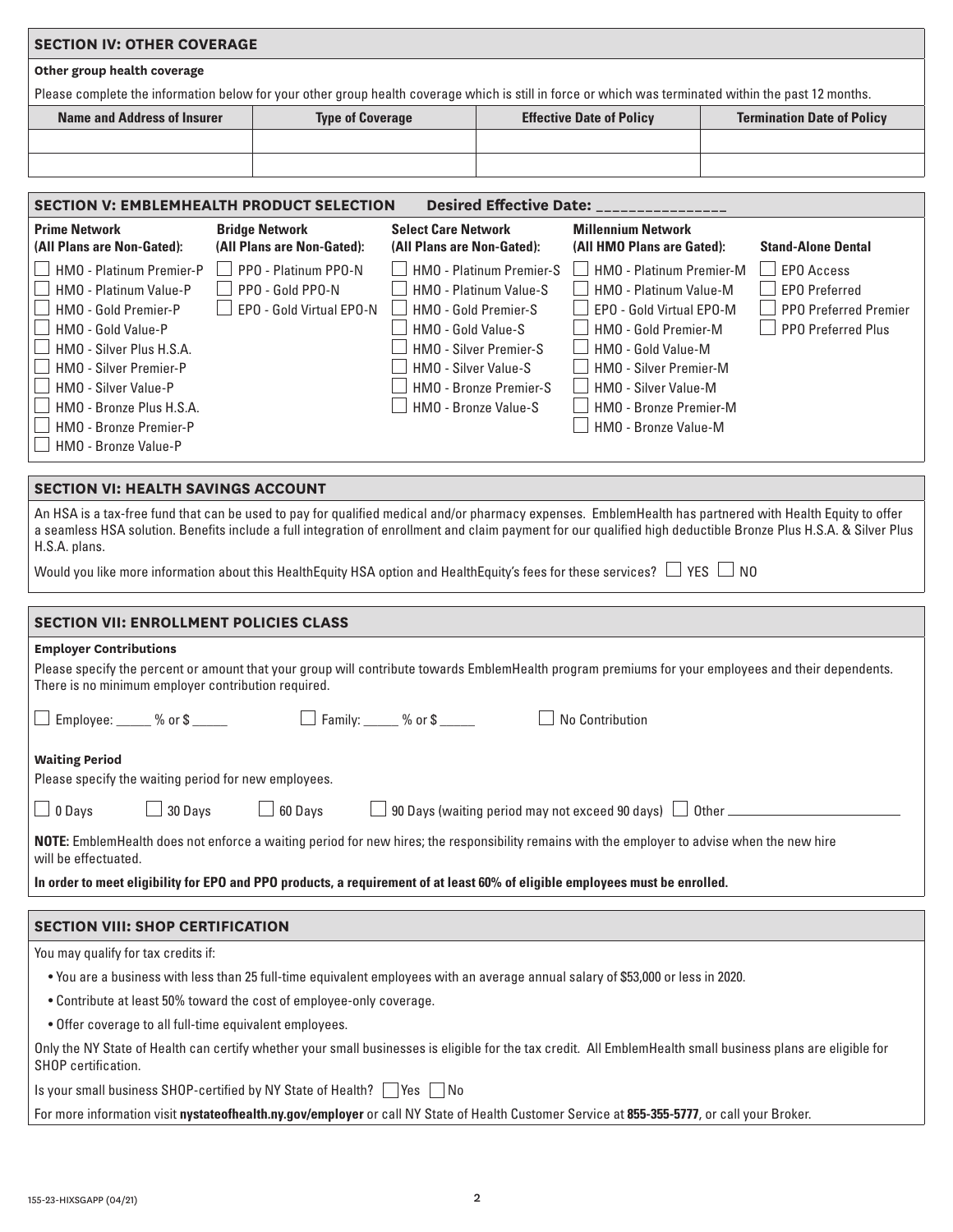#### **SECTION IX**

For employer groups comprised of one or more employees, please check your current employer status below to ensure proper coordination of benefits for your Medicare Eligible Active Employees (you must check one of the boxes below):

A.  $\Box$  Employed fewer than twenty (20) full-time or part-time employees for twenty (20) or more calendar weeks for each working day in each of twenty (20) or more calendar weeks in the current calendar year (or the preceding calendar year).

 $\perp$  Employed twenty (20) or more full-time or part-time employees for twenty (20) or more calendar weeks for each working day in each of twenty (20) or more calendar weeks in the current calendar year (or the preceding calendar year).

**NOTE:** All employers that are treated as a single employer under Internal Revenue Code Section 52 must be treated as a single employer for purpose of the Medicare secondary payer rules. According to Internal Revenue Code Section 52, all employees of all corporations that are members of the same controlled group of corporations must be treated as employed by a single employer. This means that if a parent company owns at least fifty percent (50%) of a subsidiary, then the number of employees of the parent and the subsidiary must be combined for purposes of determining the 20-employee threshold. Similarly, brothersister corporations may be combined in some cases if the parent corporation owns at least fifty percent (50%) of the brother-sister corporations.

### **SECTION X**

The group agrees to do the following:

- Make payroll deductions, if employee contributions are required, and remit to EmblemHealth the premiums payable in accordance with the terms of the Contract. Failure to pay on time could result in the termination of the group's coverage.
- Promptly notify EmblemHealth, of the termination or addition of any member(s) covered or to be covered.
- Promptly provide EmblemHealth with any information necessary to properly administer the coverage.
- Ensure compliance with ERISA/TEFRA/DEFRA/COBRA/OBRA and any other legislation pertaining to your group's coverage, as applicable.
- Employer/group acknowledges receipt of a Summary of Benefits and Coverage (SBC) in paper or electronic form from EmblemHealth (or its agent) for the health plan(s) for which the employer/group is applying. Employer agrees that it shall deliver a copy of such SBC(s) to each eligible participant and beneficiary as part of any written application materials that are distributed by employer/group to participants and beneficiaries for purposes of enrollment under the health plan(s). If employer/group does not distribute written application materials for enrollment, the employer/group agrees to deliver the SBC to each participant no later than the first date on which the participant is eligible to enroll in coverage for the participant and any beneficiaries. The SBC shall be delivered to each participant and beneficiary either in paper form or, to the extent permitted by 45 C.F.R. 147.200(a)(4)(ii). electronically.

#### It is understood that:

- If an acceptable employee enrollment form is received prior to the eligibility date, coverage will begin on the date of eligibility.
- If an acceptable employee enrollment form is received subsequent to the eligibility date, coverage will begin on the date of receipt.
- All group applications are subject to approval by EmblemHealth.

I, the undersigned, understand and agree that this application is for health insurance coverage offered by EmblemHealth, and will form a part of any Contract issued in reliance upon it. Acceptance of the group for coverage and the final rates are based upon the above information and the eligibility of the actual enrollees. Any intentional material misrepresentation within this group application or the enrollee transaction and application form, may cause termination of this coverage subject to the terms of the Contract. I understand and agree that it is my responsibility to offer coverage to all eligible employees and their dependents, and I will provide an enrollment form or a waiver of coverage form signed by each eligible employee within thirty (30) days of his/her eligibility date.

I also understand that any existing coverage presently being provided to employees should not be canceled until written approval of this application has been received. I am submitting a one (1) month premium deposit to be held without obligation until this application is approved. This premium deposit will be applied to the applicable premium billing/payment frequency I selected under this Contract. The premium deposit submitted with this application will be refunded if coverage does not become effective.

All statements in this application for coverage under a Contract for insurance shall be deemed representations and not warranties, and no such statements shall be used to deny a claim under the Contract, unless the statements are made in the application or in addenda attached to the Contract.

**Any person who knowingly and with intent to defraud any insurance company or other person files an application for insurance or statement of claim containing any materially false information, or conceals for the purpose of misleading, information concerning any fact material thereto, commits a fraudulent insurance act, which is a crime, and shall also be subject to a civil penalty not to exceed five thousand dollars and the stated value of the claim for each such violation.** 

| Signed at:                                                                                                                                                            |        |  |  |  |  |  |  |
|-----------------------------------------------------------------------------------------------------------------------------------------------------------------------|--------|--|--|--|--|--|--|
| On the $\rule{1em}{0.15mm}$ day of $\rule{1em}{0.15mm}$<br>20                                                                                                         |        |  |  |  |  |  |  |
| By:                                                                                                                                                                   | Title: |  |  |  |  |  |  |
| By:                                                                                                                                                                   | Title: |  |  |  |  |  |  |
| Please return this completed application and the following items:<br>• Employer's Quarterly Report of Wages Paid to Each Employee (NYS-45)<br>• First month's premium |        |  |  |  |  |  |  |
| To: EmblemHealth, New Business/Sales, 55 Water Street, New York, NY 10041. If you have any questions, please call 866-614-6040.                                       |        |  |  |  |  |  |  |
| COVERAGE IS NOT EFFECTIVE UNTIL WE NOTIFY YOU IN WRITING                                                                                                              |        |  |  |  |  |  |  |